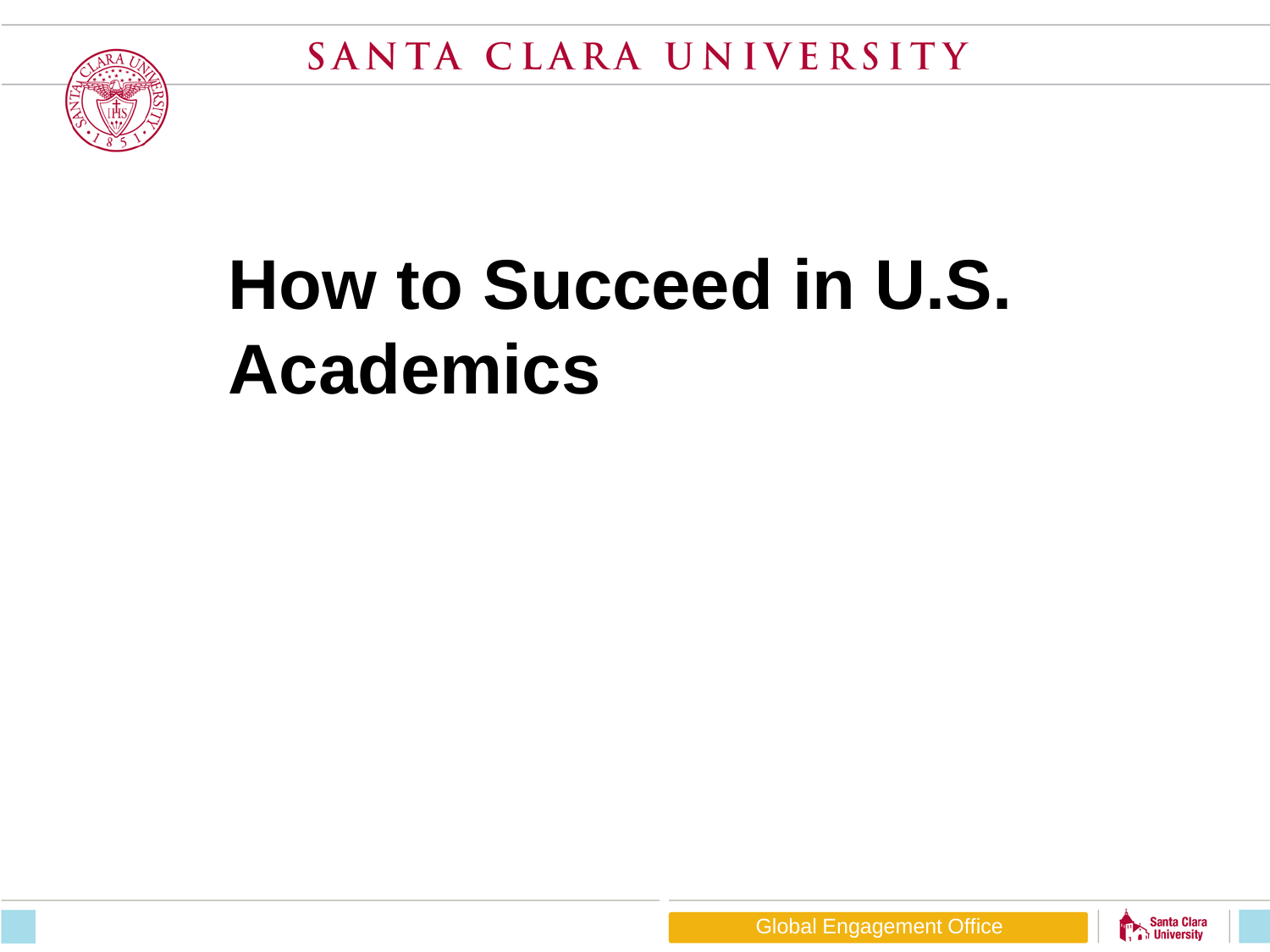

#### **What you can expect!**

- **Classroom Culture in the U.S.**
- **SCU's Academic System**
- **Your Responsibilities**
- **Academic Resources**
- **Tips for Success**

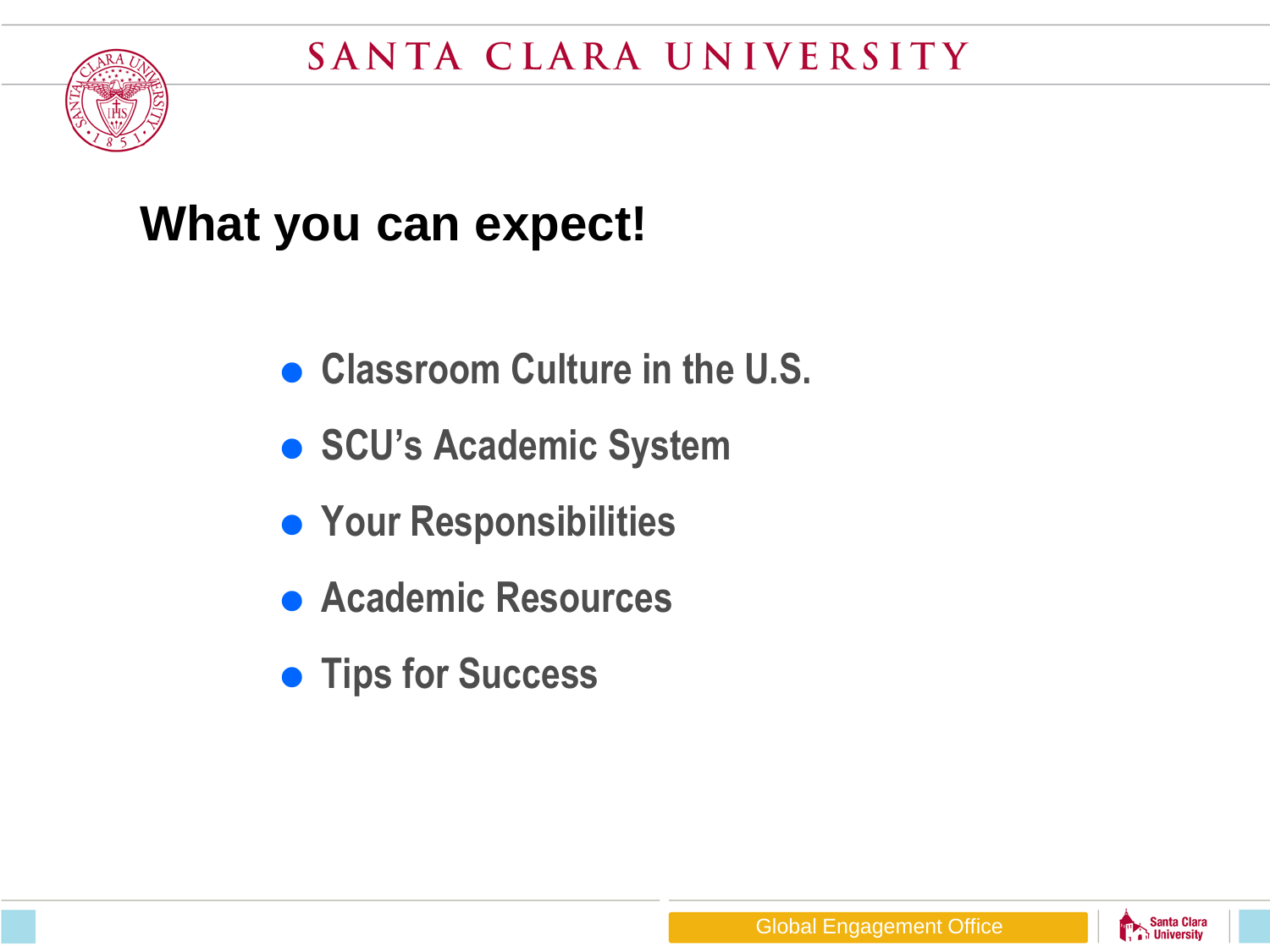

## **The U.S. Classroom\***

- **Influenced by U.S. Cultural Values** 
	- Individualism
	- Personal Responsibility
	- Equality
	- Importance of Time
	- Informality
- **Teacher-Centered / Learner-Centered Continuum**



\*Adapted from U.S. Culture Series: *U.S. Classroom Culture*. Alisa Eland, Michael Smithee, and Sidney L. Greenblatt.

**Santa Clara** University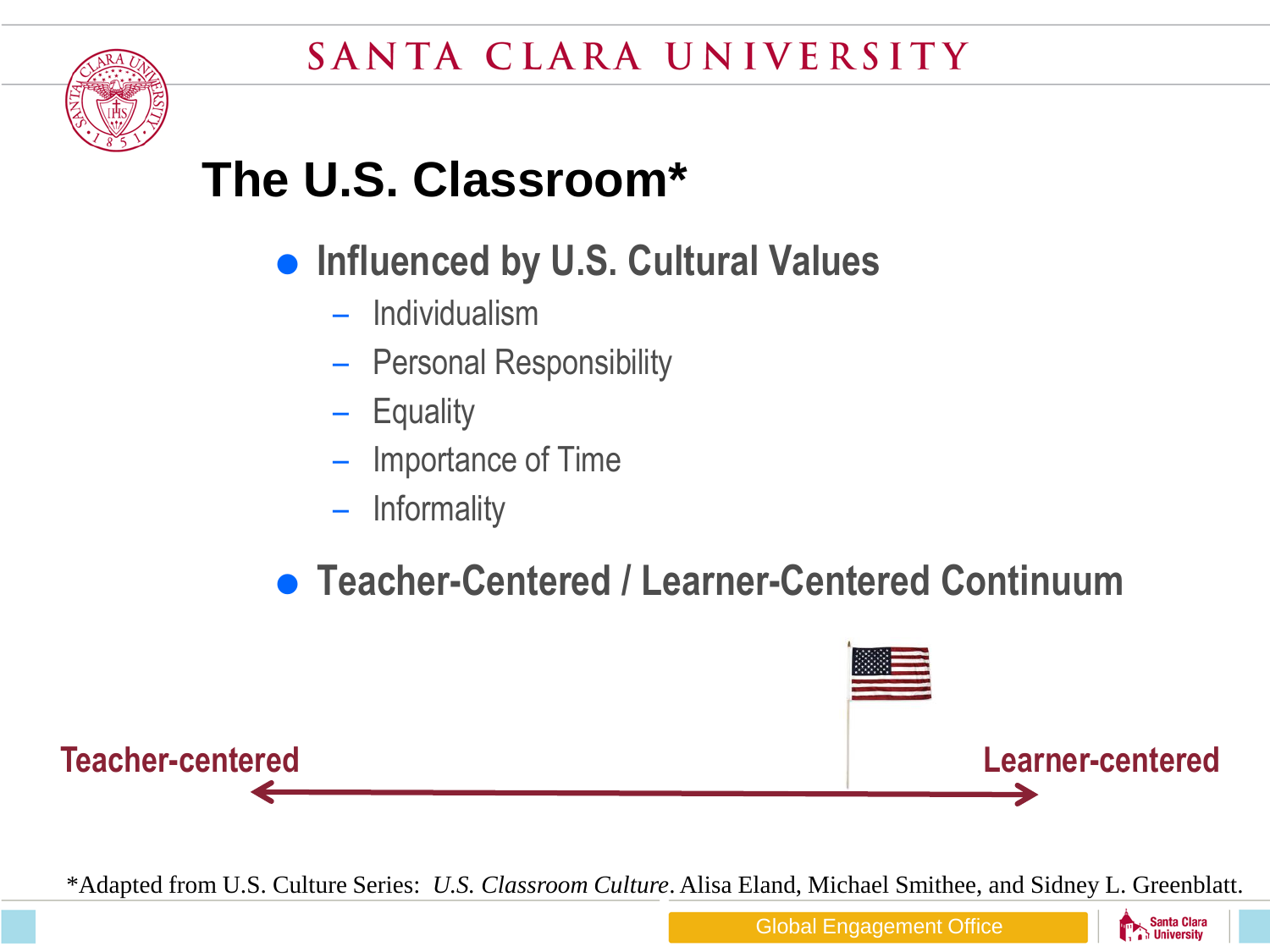#### SANTA CLARA UNIVERSITY



#### **U.S. Classroom\*: Learner-Centered Teaching Style**

|                                             | <b>Teacher-Centered Approach</b>                                                                     | <b>Learner-Centered Approach</b>                                                                                        |
|---------------------------------------------|------------------------------------------------------------------------------------------------------|-------------------------------------------------------------------------------------------------------------------------|
| <b>Preferred Teaching</b><br><b>Methods</b> | Lecture                                                                                              | Lecture, small & large group<br>discussions                                                                             |
| <b>Instructor's Role</b>                    | Direct learning process, source of<br>knowledge, clarify and interpret<br>text                       | Present content, facilitate dialogue,<br>demonstrate analytic skills                                                    |
| <b>Learner's Role</b>                       | Listen, take notes, read, memorize<br>$\rightarrow$ demonstrate memorization via<br>tests and papers | Listen, take notes, read, think critically,<br>express perspectives in class<br>$\rightarrow$ demonstrate understanding |
| <b>Evaluation</b><br><b>Methods</b>         | Written and oral exams                                                                               | Written and oral exams, presentations,<br>class participation, papers, quizzes,<br>group projects, peer assessments     |

\*Adapted from U.S. Culture Series: *U.S. Classroom Culture*. Alisa Eland, Michael Smithee, and Sidney L. Greenblatt.

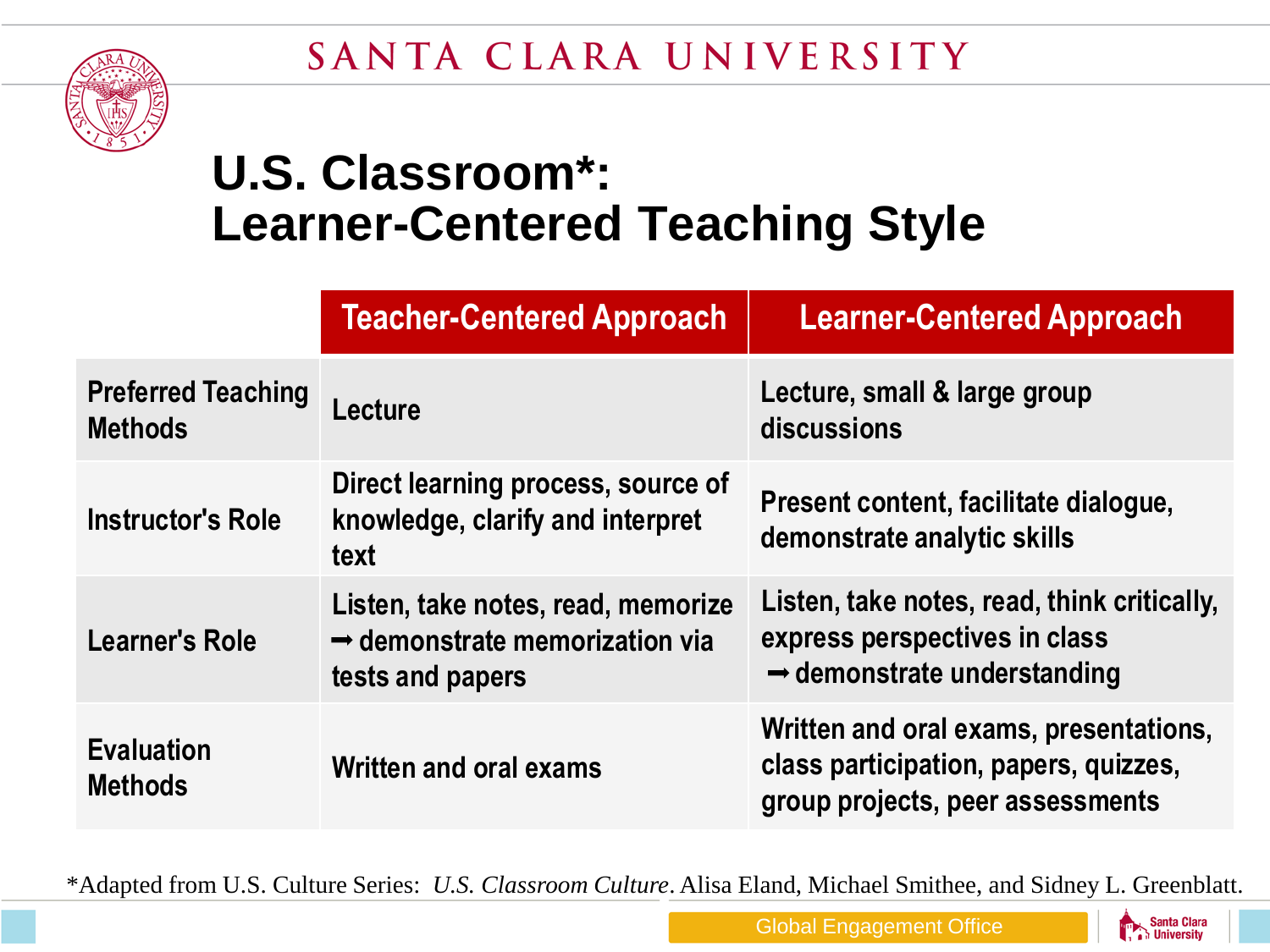

## **Santa Clara University's Academic System**

- **Quarter system (except Law) – 10 weeks!**
- **Curriculum**
	- Varies by Program
	- May include Foundation, Core, Specialization, and Elective courses
	- Understand your specific Degree Requirements
- **Academic Advising**

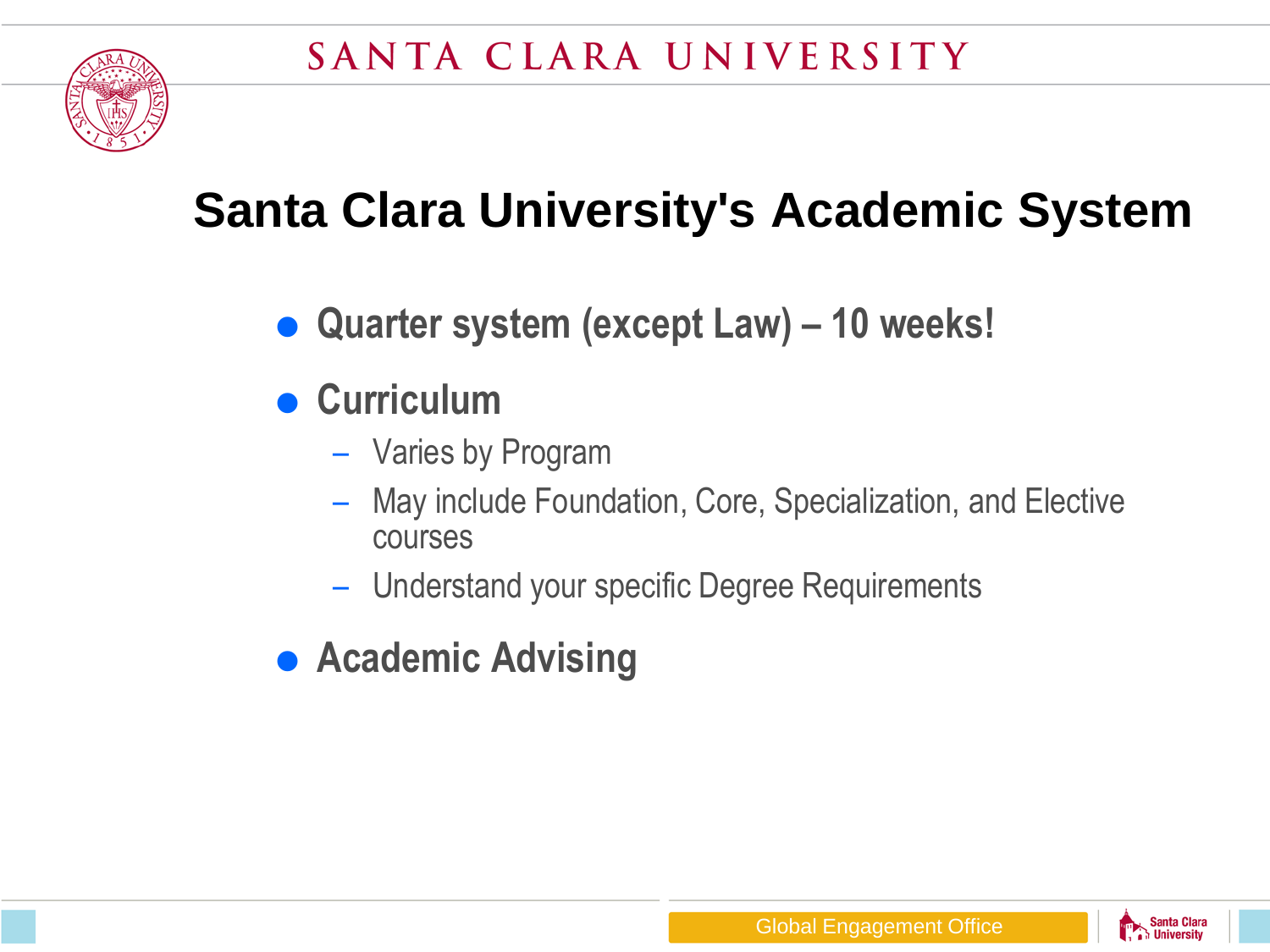

#### **Course Syllabus**

- **Your Guide to the Course**
- **Usually Reviewed During First Class Meeting**
- **Course Description**
- **Faculty Information**
- **Course Goals**
- **Expectations for Attendance, Class Participation, and Grading**
- **Dates and Deadlines**

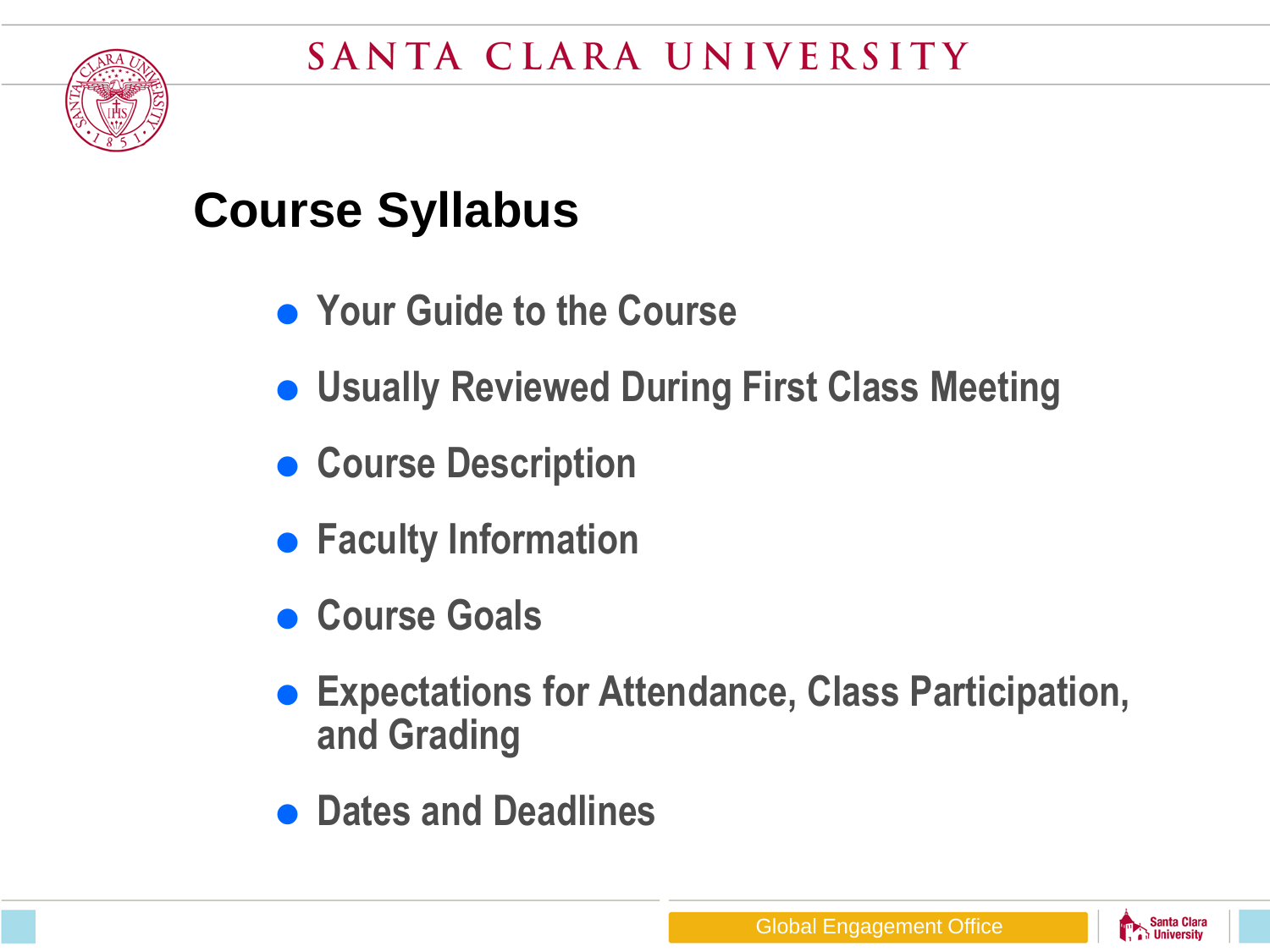

#### **Students Are Expected To…**

- **Read the Syllabus**
- **Attend Class / Actively Participate**
- **Take Initiative / Use Resources**
- **Ask if You Don't Understand**
- **Work Independently When Asked**
- **Work with Small Groups When Asked**
- **Use Proper Citations**
- **Respect Faculty and Other Students**

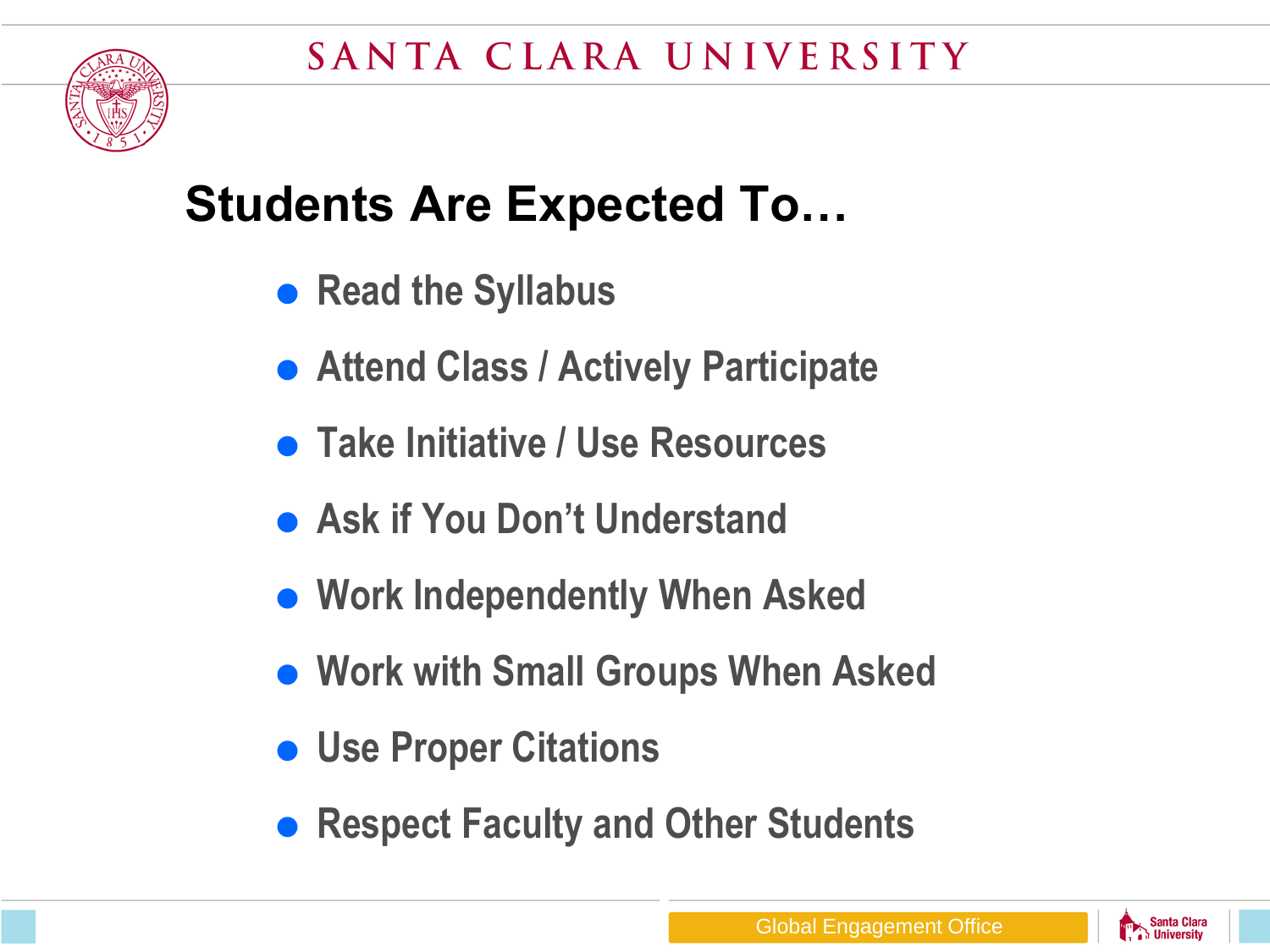

#### **Academic Resources**

- **Faculty Office Hours**
- **[The HUB Writing Center](https://www.scu.edu/provost/writingcenter/)**
	- Drop-in or by Appointment
	- Downstairs Benson Center or in the Library
- **[University Library](https://www.scu.edu/library/)**
	- Personal Librarian Program
	- Online: [Library Guide for International Students](http://libguides.scu.edu/international)
- Undergraduate only: **[Drahmann](https://www.scu.edu/drahmann/) [Advising and Learning](https://www.scu.edu/drahmann/)  [Resources Center](https://www.scu.edu/drahmann/)** 
	- Advising, Tutoring, Workshops
- **[Global Engagement Office](https://www.scu.edu/globalengagement/)**

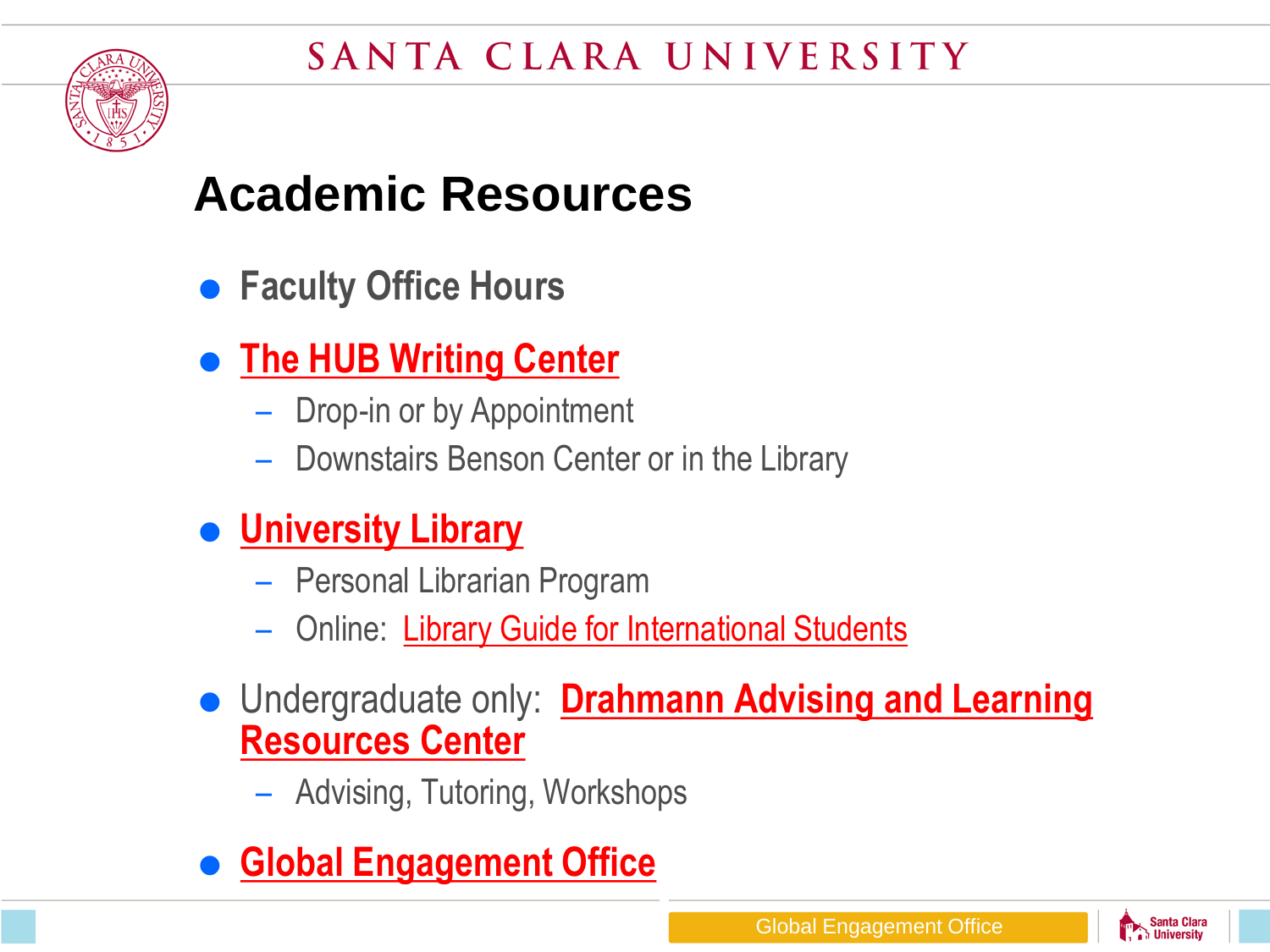

## **Helpful Tips**

- **Class participation** is important
- Attend **office hours** to meet your professor, ask questions, and get advice
- Use the **academic support resources** available to you
- Refer back to the **syllabus**; it is your guide to the course
- **Ask** if you don't understand